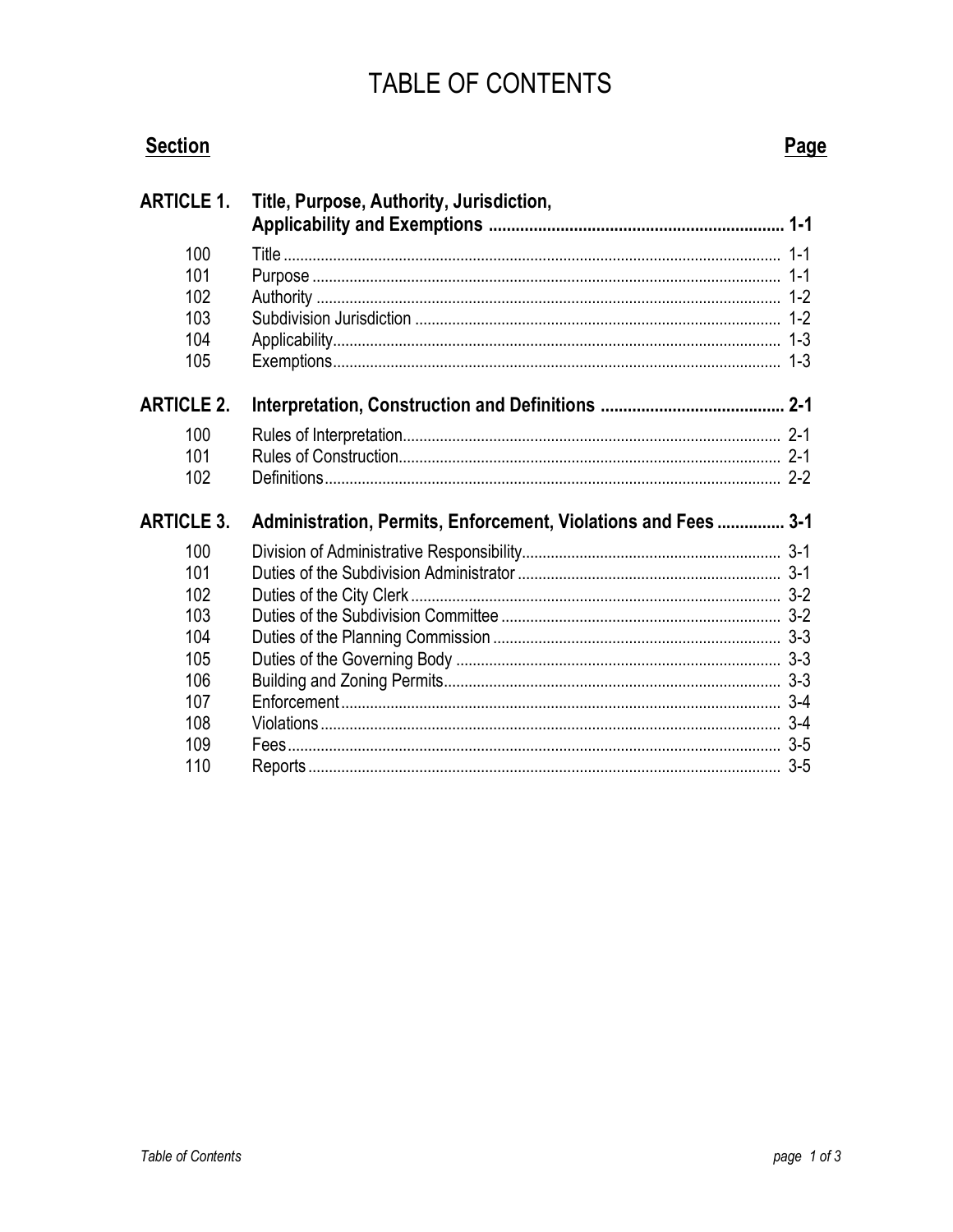## TABLE OF CONTENTS

| <b>ARTICLE 4.</b> | Procedure for Approval of Preliminary and Final Plats  4-1               |  |
|-------------------|--------------------------------------------------------------------------|--|
| 100               |                                                                          |  |
| 101               |                                                                          |  |
| 102               |                                                                          |  |
| 103               |                                                                          |  |
| 104               |                                                                          |  |
| 105               |                                                                          |  |
| 106               |                                                                          |  |
| 107               |                                                                          |  |
| 108               |                                                                          |  |
| 109               |                                                                          |  |
| 110               |                                                                          |  |
| 111               |                                                                          |  |
| 112               |                                                                          |  |
| 113               |                                                                          |  |
| 114               |                                                                          |  |
| <b>ARTICLE 5.</b> |                                                                          |  |
| 100               |                                                                          |  |
| 101               |                                                                          |  |
| <b>ARTICLE 6.</b> |                                                                          |  |
| 100               |                                                                          |  |
| 101               |                                                                          |  |
| 102               |                                                                          |  |
| 103               |                                                                          |  |
| 104               |                                                                          |  |
| 105               |                                                                          |  |
| 106               |                                                                          |  |
| 107               |                                                                          |  |
| 108               |                                                                          |  |
| 109               |                                                                          |  |
| 110               |                                                                          |  |
| 111               |                                                                          |  |
| 112               |                                                                          |  |
| <b>ARTICLE 7.</b> |                                                                          |  |
| 100               |                                                                          |  |
| 101               |                                                                          |  |
| 102               |                                                                          |  |
| 103               |                                                                          |  |
| 104               | Agreements and Guarantees for Installation of Required Improvements  7-5 |  |
| 105               |                                                                          |  |